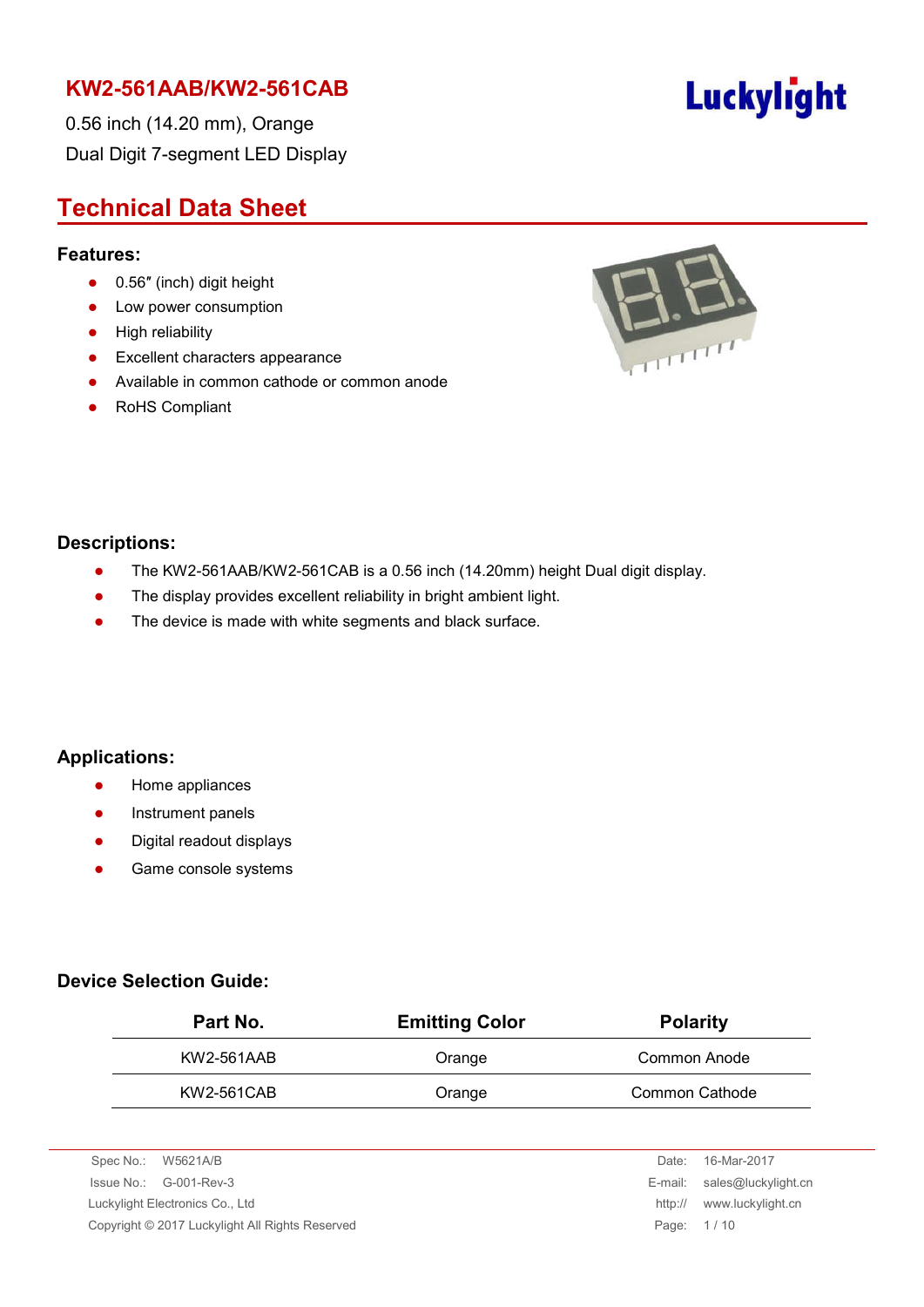

0.56 inch (14.20 mm), Orange Dual Digit 7-segment LED Display

## **Technical Data Sheet**

#### **Package Dimension:**









#### Notes:

- 1. All dimensions are in millimeters (inches).
- 2. Tolerance is  $\pm$  0.25 mm (.010") unless otherwise noted.

Spec No.: W5621A/B Date: 16-Mar-2017 Issue No.: G-001-Rev-3 Luckylight Electronics Co., Ltd. Copyright © 2017 Luckylight All Rights Reserved

| Date:   | 16-Mar-2017         |
|---------|---------------------|
| E-mail: | sales@luckylight.cn |
| http:// | www.luckylight.cn   |
| Page:   | 2/10                |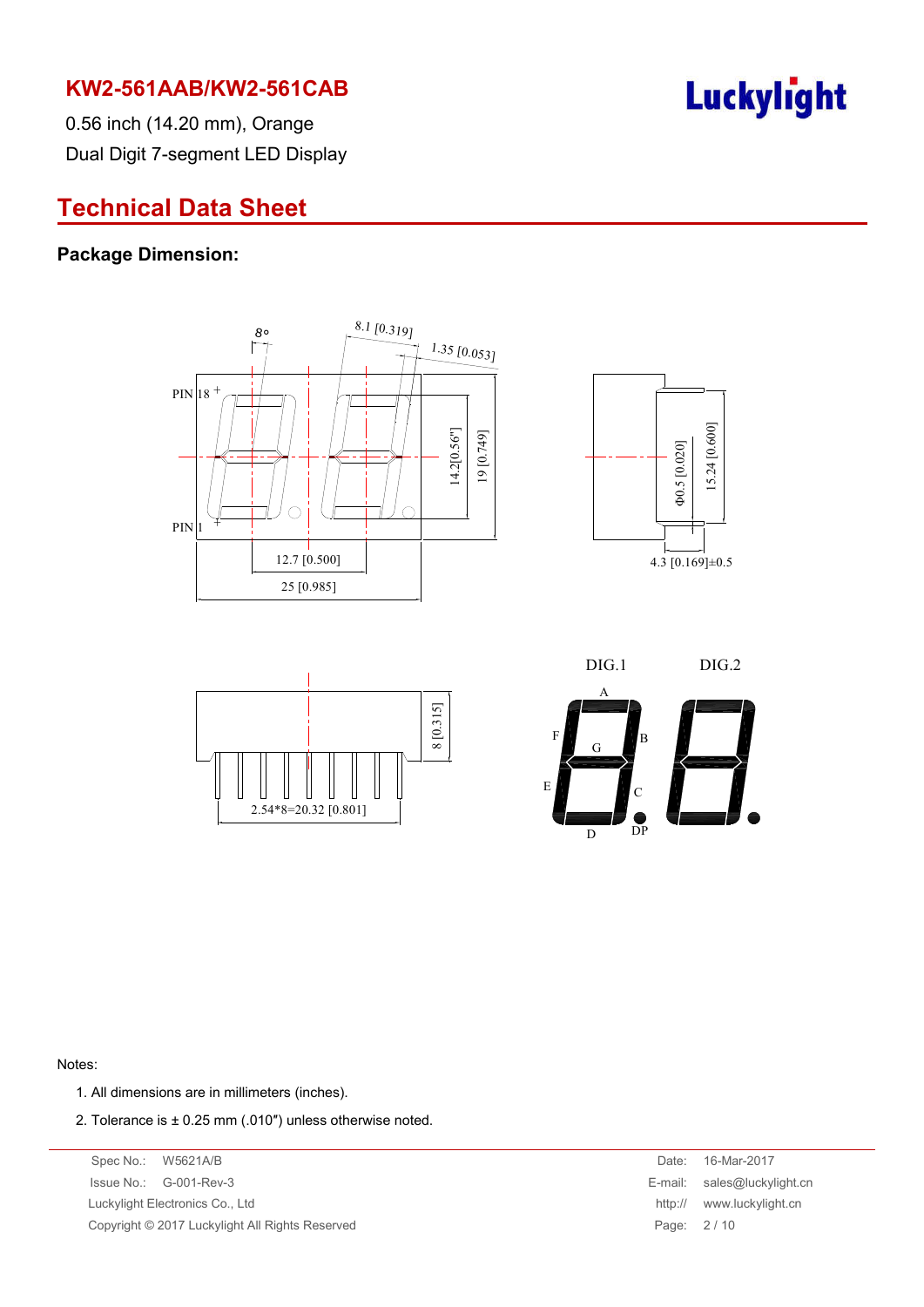

0.56 inch (14.20 mm), Orange Dual Digit 7-segment LED Display

## **Technical Data Sheet**

#### **Internal Circuit Diagram:**



## KW2-561AAB

Internal Circuit Diagram (Common Anode)

Internal Circuit Diagram (Common Cathode)



Spec No.: W5621A/B Date: 16-Mar-2017 Issue No.: G-001-Rev-3 E-mail: sales@luckylight.cn Luckylight Electronics Co., Ltd http:// www.luckylight.cn Copyright © 2017 Luckylight All Rights Reserved **Page: 3 / 10** Page: 3 / 10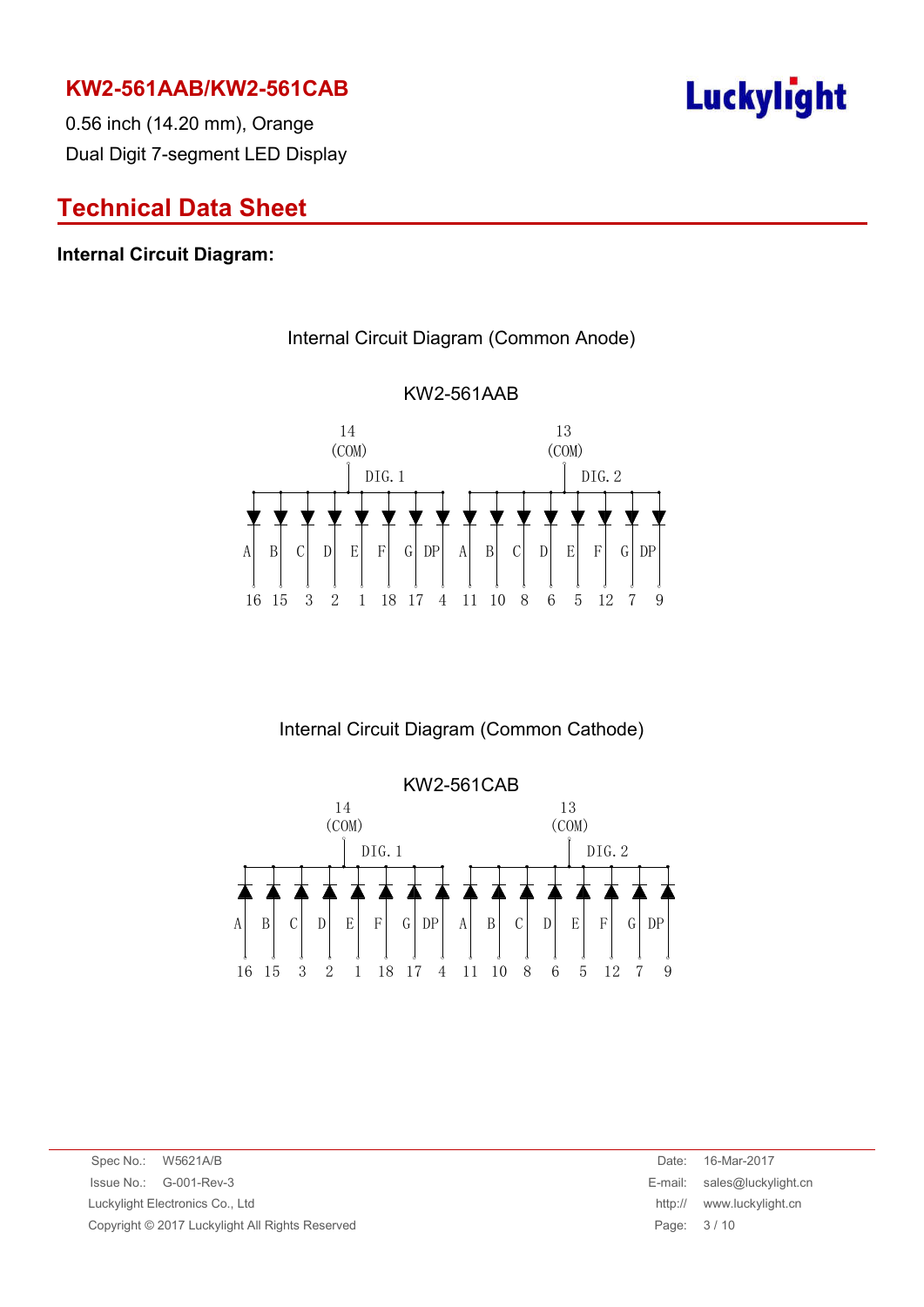

0.56 inch (14.20 mm), Orange Dual Digit 7-segment LED Display

## **Technical Data Sheet**

#### **Absolute Maximum Ratings at Ta=25**℃

| <b>Parameters</b>                                                        | Symbol                       | <b>Max</b>                         | <b>Unit</b> |
|--------------------------------------------------------------------------|------------------------------|------------------------------------|-------------|
| Power Dissipation Per Segment                                            | $P_{d}$                      | 48                                 | mW          |
| Peak Forward Current Per Segment<br>(1/10 Duty Cycle, 0.1ms Pulse Width) | <b>I</b> <sub>FP</sub>       | 100                                | mA          |
| Forward Current Per Segment                                              | IF.                          | 20                                 | mA          |
| Reverse Voltage Per Segment                                              | $\mathsf{V}_\mathsf{R}$      | 5                                  | ν           |
| <b>Operating Temperature Range</b>                                       | ${\mathsf T}_{\mathsf{opr}}$ | -40 $\degree$ C to +80 $\degree$ C |             |
| Storage Temperature Range                                                | ${\mathsf T}_{\text{stg}}$   | -40 $\degree$ C to +85 $\degree$ C |             |
| <b>Soldering Temperature</b>                                             | ${\mathsf T}_{\mathsf{sld}}$ | 260℃ for 5 Seconds                 |             |

#### **Electrical Optical Characteristics at Ta=25**℃

| <b>Parameters</b>                 | Symbol              | Min. | Typ. | Max. | Unit | <b>Test Condition</b> |
|-----------------------------------|---------------------|------|------|------|------|-----------------------|
| Average Luminous Intensity        | I٧                  | 8.0  | 16.0 |      | mcd  | $IF=10mA$ (Note a)    |
|                                   |                     | 16.0 | 32.0 |      | mcd  | $IF=20mA$ (Note a)    |
| Luminous Intensity Matching Ratio | $I_{v-m}$           |      |      | 2:1  |      | $IF = 10mA$           |
| Peak Emission Wavelength          | λp                  |      | 610  |      | nm   | $IF = 20mA$           |
| Dominant Wavelength               | λd                  |      | 605  |      | nm   | IF=20mA (Note b)      |
| Spectral Line Half-Width          | $\triangle \lambda$ |      | 20   |      | nm   | $IF = 20mA$           |
| Forward Voltage Per Segment       | $V_F$               |      | 2.1  | 2.4  | v    | $IF = 20mA$           |
| Reverse Current Per Segment       | ΙŖ                  |      |      | 50   | μA   | $VR=5V$               |

Notes:

- a. Luminous intensity is measured with a light sensor and filter combination that approximates the CIE eye-response curve.
- b. The dominant wavelength (λd) is derived from the CIE chromaticity diagram and represents the single wavelength which defines the color of the device.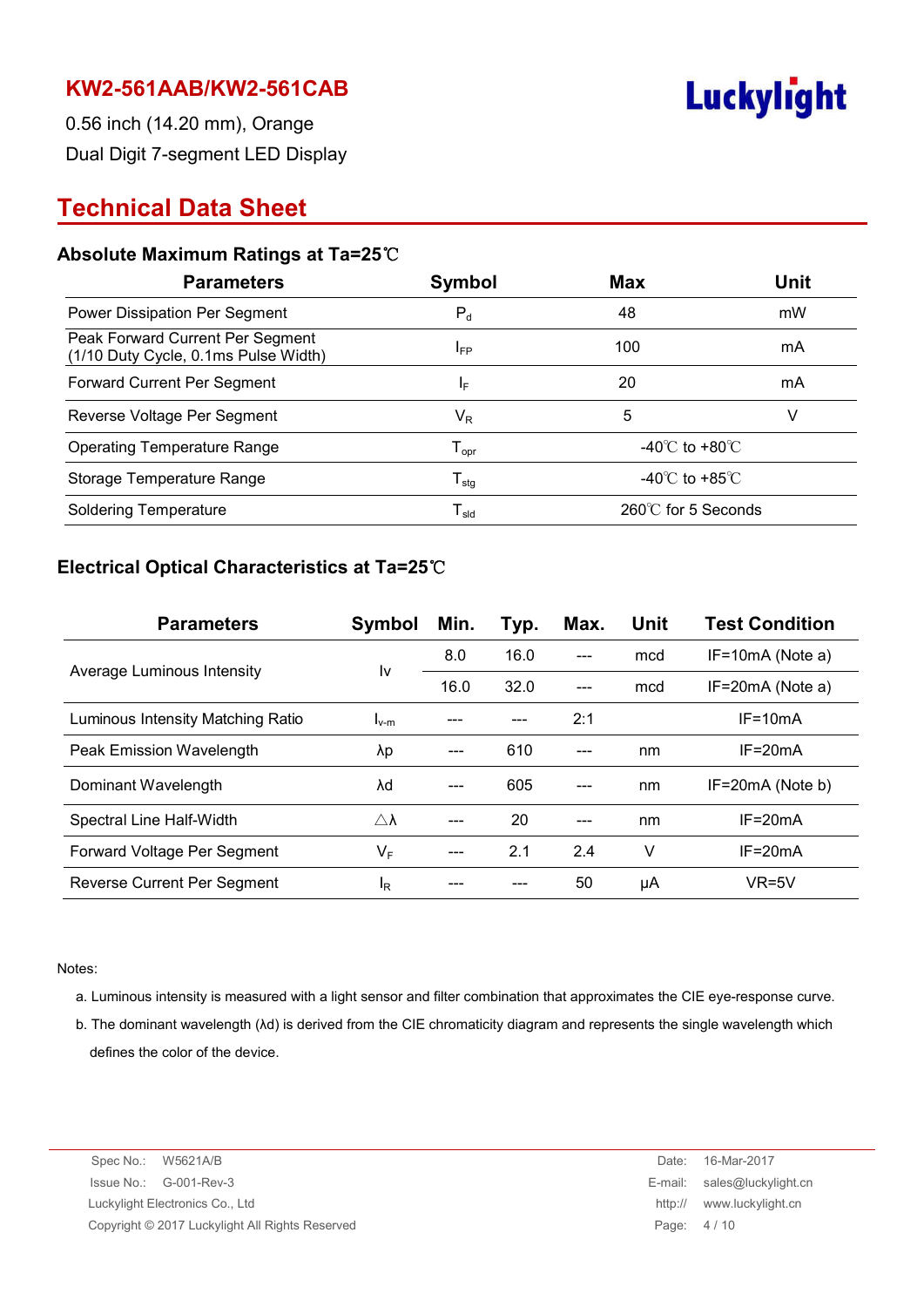

T a=25℃

103

 $f=1K H z$  $D$ uty= $1/10$ 

T a=25℃

2.7

0.56 inch (14.20 mm), Orange Dual Digit 7-segment LED Display

## **Technical Data Sheet**

#### **Typical Electrical / Optical Characteristics Curves (25**℃ **Ambient Temperature Unless Otherwise Noted)**



 $\Omega$ 

A m bient T em perature T a (℃)

20 40 60 80 100

Spec No.: W5621A/B Date: 16-Mar-2017 Issue No.: G-001-Rev-3 E-mail: sales@luckylight.cn Luckylight Electronics Co., Ltd http:// www.luckylight.cn Copyright © 2017 Luckylight All Rights Reserved **Page: 5 / 10** Page: 5 / 10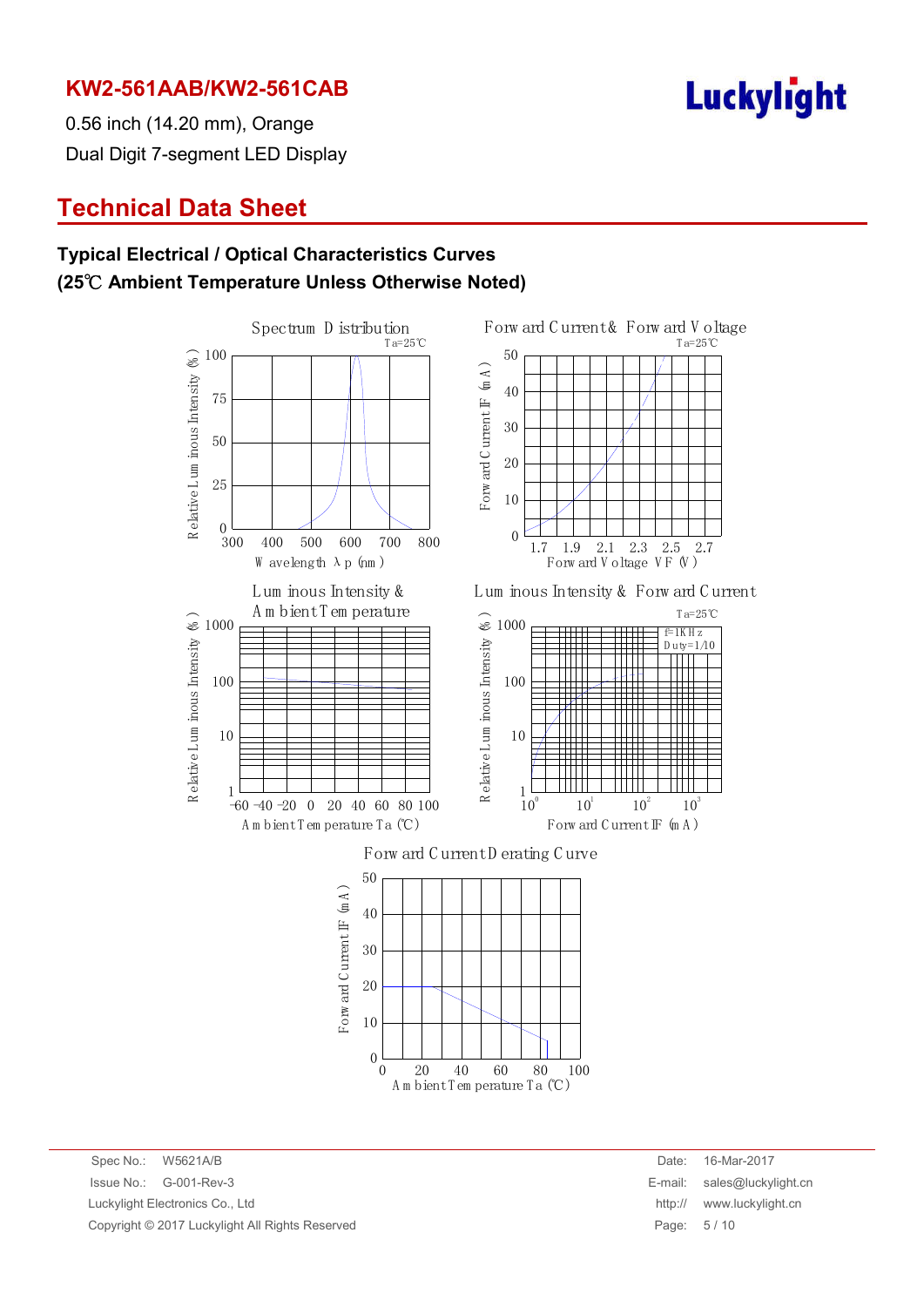

0.56 inch (14.20 mm), Orange Dual Digit 7-segment LED Display

## **Technical Data Sheet**

#### **Packing & Label Specifications:**



| Spec No.: W5621A/B                              | Date:      | 16-Mar-2017                 |
|-------------------------------------------------|------------|-----------------------------|
| $\ssue No.: \, G-001-Rev-3$                     |            | E-mail: sales@luckylight.cn |
| Luckylight Electronics Co., Ltd                 | http://    | www.luckylight.cn           |
| Copyright © 2017 Luckylight All Rights Reserved | Page: 6/10 |                             |
|                                                 |            |                             |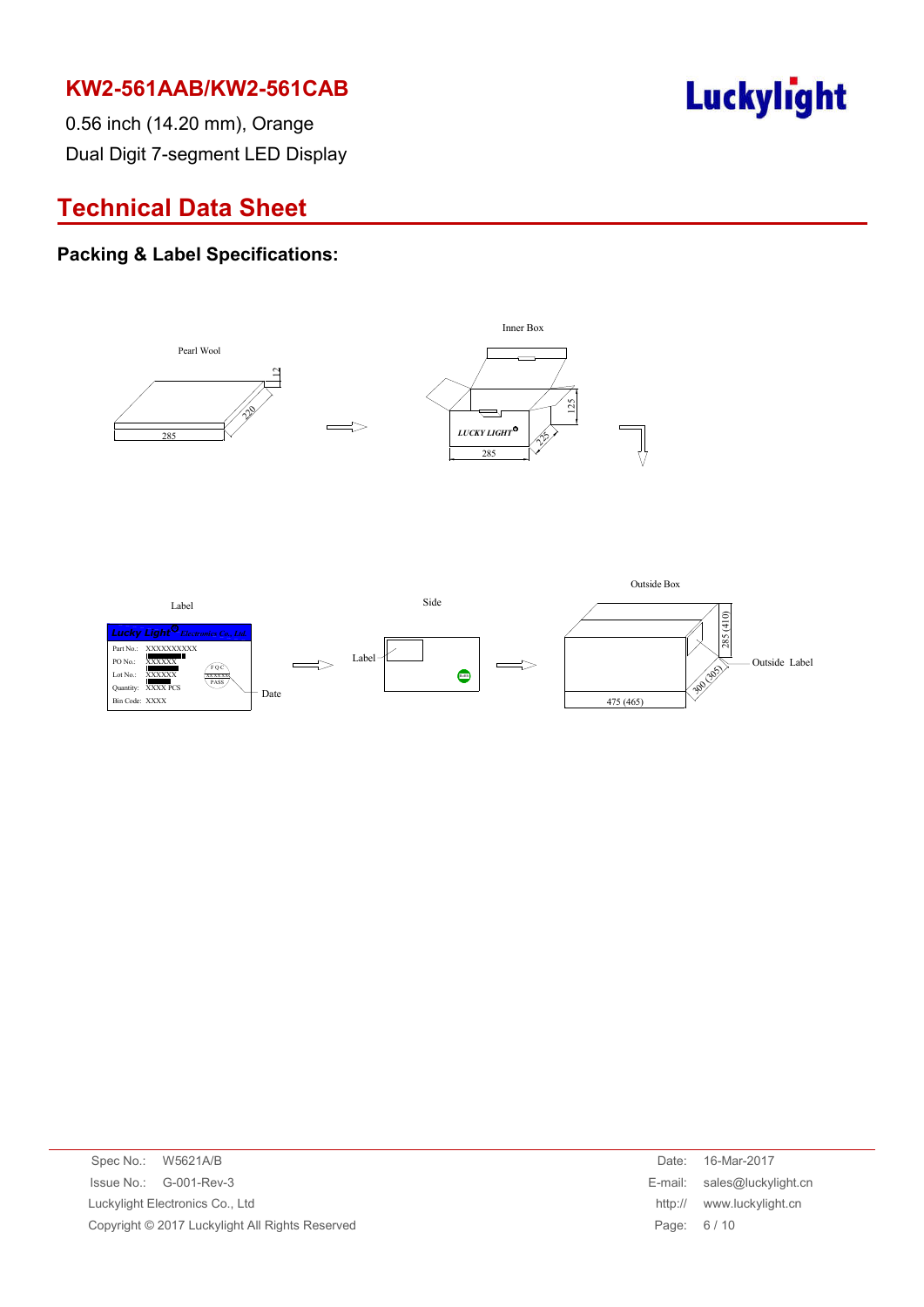

0.56 inch (14.20 mm), Orange Dual Digit 7-segment LED Display

## **Technical Data Sheet**

#### **Terms and conditions for the usage of this document:**

- a. The information included in this document reflects representative usage scenarios and is intended for technical reference only.
- b. The part number, type, and specifications mentioned in this document are subject to future change and improvement without notice. Before production usage customer should refer to the latest datasheet for the updated specifications.
- c. When using the products referenced in this document, please make sure the product is being operated within the environmental and electrical limits specified in the datasheet. If customer usage exceeds the specified limits, Luckylight will not be responsible for any subsequent issues.
- d. The information in this document applies to typical usage in consumer electronics applications. If customer's application has special reliability requirements or have life-threatening liabilities, such as automotive or medical usage, please consult with Luckylight representative for further assistance.
- e. The contents and information of this document may not be reproduced or re-transmitted without permission by Luckylight.
- f. Over-current-proof
- Customer must apply resistors for protection, otherwise slight voltage shift will cause big current change (Burn out will happen).

g. Storage

- 1. Before opening the package, the LEDs should be kept at 30℃or less and 80%RH or less.
- 2. The LEDs should be used within a year.
- 3. After opening the package, the LEDs should be kept at 30℃or less and 60%RH or less.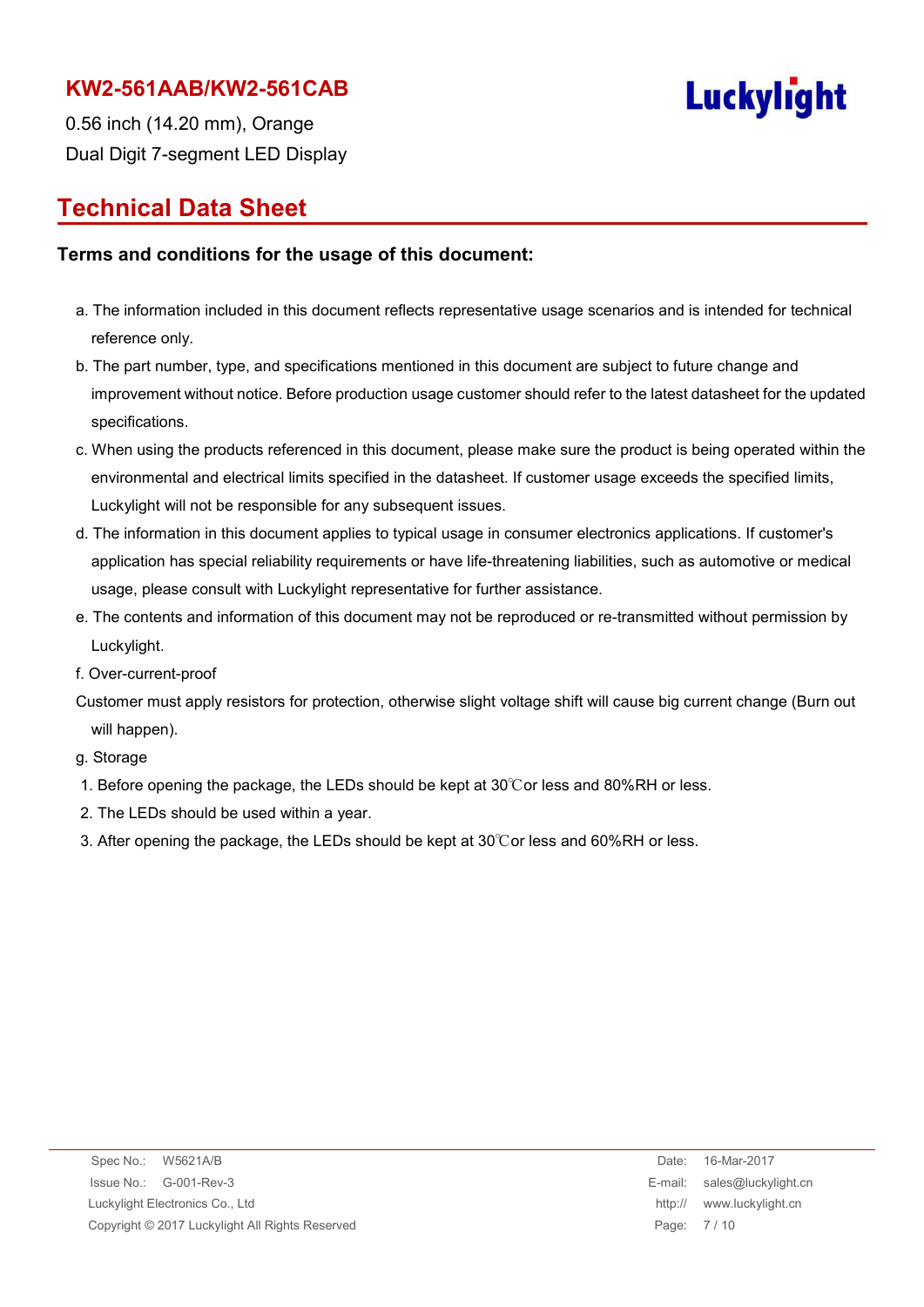

0.56 inch (14.20 mm), Orange Dual Digit 7-segment LED Display

## **Technical Data Sheet**

#### **Through Hole Display Mounting Method**

#### **Lead Forming:**

- 1. Do not bend the component leads by hand without proper tools.
- 2. The leads should be bent by clinching the upper part of the lead firmly such that the bending force Is not exerted on the plastic body.



#### **Installation:**

- 1. The installation process should not apply stress to the lead terminals.
- 2. When inserting for assembly, ensure the terminal pitch matches the substrate board's hole pitch to prevent spreading or pinching the lead terminals.



3. The component shall be placed at least 5mm from edge of PCB to avoid damage caused excessive heat during wave soldering.



Spec No.: W5621A/B Date: 16-Mar-2017  $Is sue No.: G-001-Rev-3$ Luckylight Electronics Co., Ltd. Copyright © 2017 Luckylight All Rights Reserved

| Date:   | 16-Mar-2017         |
|---------|---------------------|
| E-mail: | sales@luckylight.cn |
| http:// | www.luckylight.cn   |
| Page:   | 8/10                |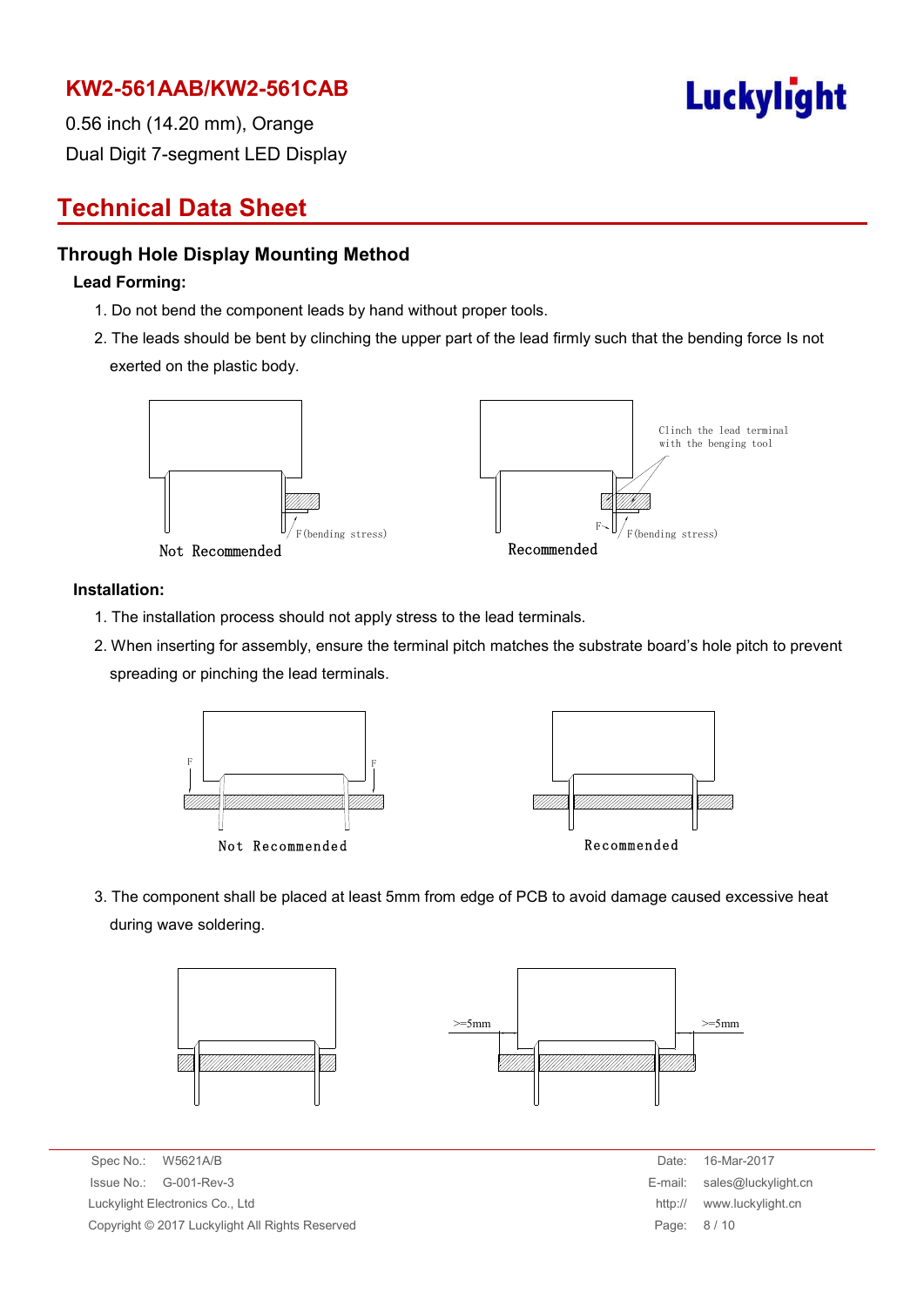

0.56 inch (14.20 mm), Orange Dual Digit 7-segment LED Display

## **Technical Data Sheet**



#### **Notes:**

- 1. Recommend pre-heat temperature of 105℃ or less (as measured with a thermocouple attached to the LED pins) prior to immersion in the solder wave with a maximum solder bath temperature of 260℃.
- 2. Peak wave soldering temperature between  $245^{\circ}\text{C} \sim 255^{\circ}\text{C}$  for 3 sec (5 sec max).
- 3. Do not apply stress to the epoxy resin while the temperature is above 85℃.
- 4. Fixtures should not incur stress on the component when mounting and during soldering process.
- 5. SAC 305 solder alloy is recommended.
- 6. No more than one wave soldering pass.
- 7. During wave soldering, the PCB top-surface temperature should be kept below 105℃.

#### **Soldering General Notes:**

- 1. Through-hole displays are incompatible with reflow soldering.
- 2. If components will undergo multiple soldering processes, or other processes where the omponents may be subjected to intense heat, please check with luckylight for compatibility.